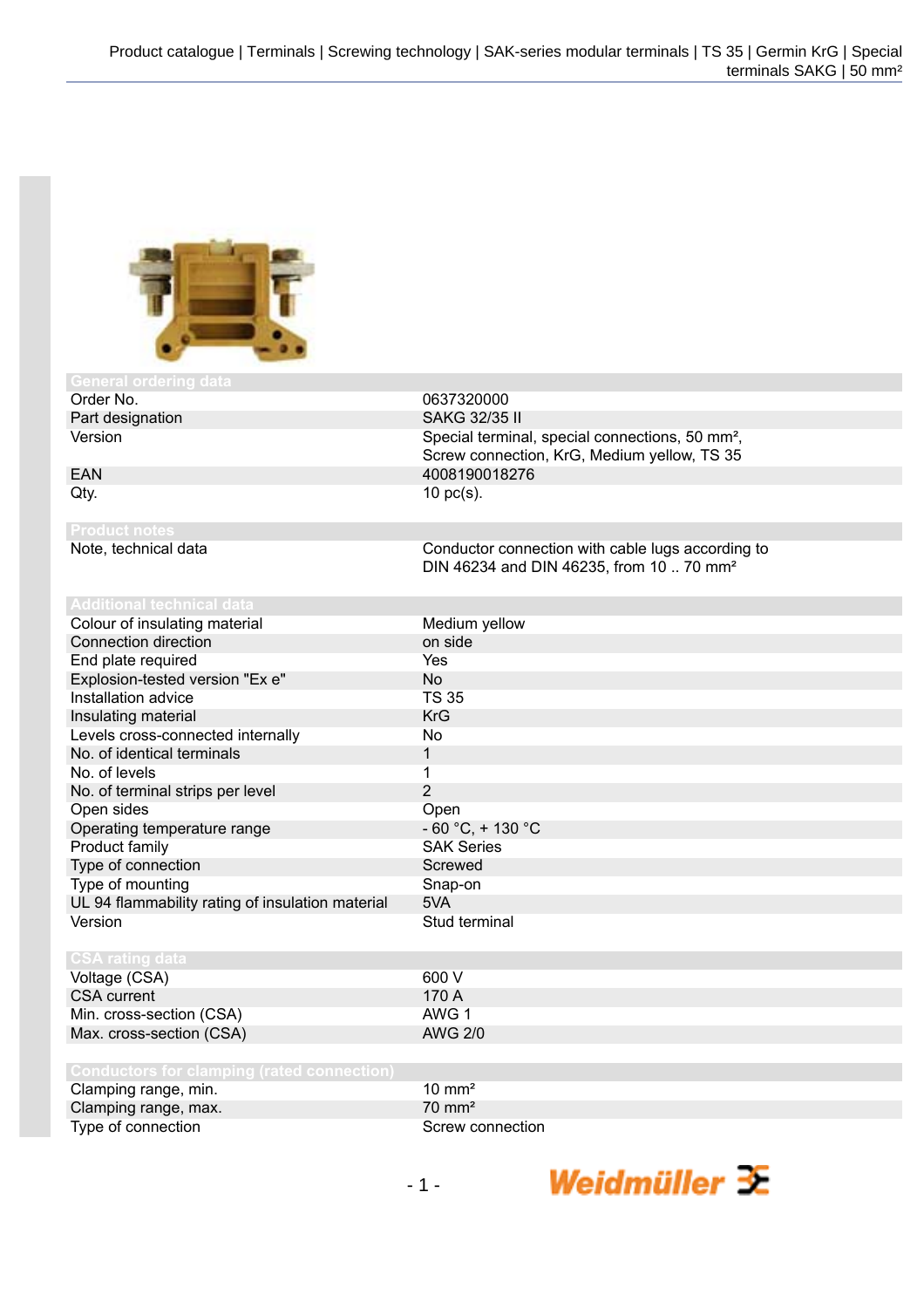| <b>Conductors for clamping (rated connection)</b> |                       |
|---------------------------------------------------|-----------------------|
| 2nd type of connection                            | screwed               |
| Connection direction                              | on side               |
| No. of connections                                | 1                     |
| Clamping screw                                    | $M_8$                 |
| Tightening torque range                           | 6.012 Nm              |
| AWG conductor size, min.                          | AWG 6                 |
| AWG conductor size, max.                          | <b>AWG 3/0</b>        |
| AWG conductor size, min.                          | 26.67 mm <sup>2</sup> |
| AWG conductor size, max.                          | 67.44 mm <sup>2</sup> |
|                                                   |                       |
| <b>Dimensions</b>                                 |                       |
| Width                                             | 32 mm                 |
| Height of lowest version                          | 53 mm                 |
| Length                                            | 80 mm                 |
| TS 32 offset                                      | 22.5 mm               |
| TS 35 offset                                      | 40 mm                 |
|                                                   |                       |
| <b>Rating data</b>                                |                       |
| Rated cross-section                               | $50 \text{ mm}^2$     |
| Rated voltage                                     | 1,000 V               |
| Rated impulse voltage                             | 8 kV                  |
| Rated current                                     | 150 A                 |
| <b>Standards</b>                                  | IEC 60947-7-1         |
| Current with max. conductor                       | 192 A                 |
| Pollution severity                                | 3                     |
|                                                   |                       |
| UL rating data                                    |                       |
| Voltage (UL)                                      | 600 V                 |
| Current (UL)                                      | 200 A                 |
| Min. cross-section (UL)                           | AWG 6                 |
| Max. cross-section (UL)                           | <b>AWG 3/0</b>        |

Approvals institutes



| UBSSITICATIONS |             |
|----------------|-------------|
| ETIM 2.0       | EC000897    |
| ETIM 3.0       | EC000897    |
| eClass 4.1     | 27-14-11-31 |
| eClass 5.0     | 27-14-11-31 |
| eClass 5.1     | 27-14-11-31 |